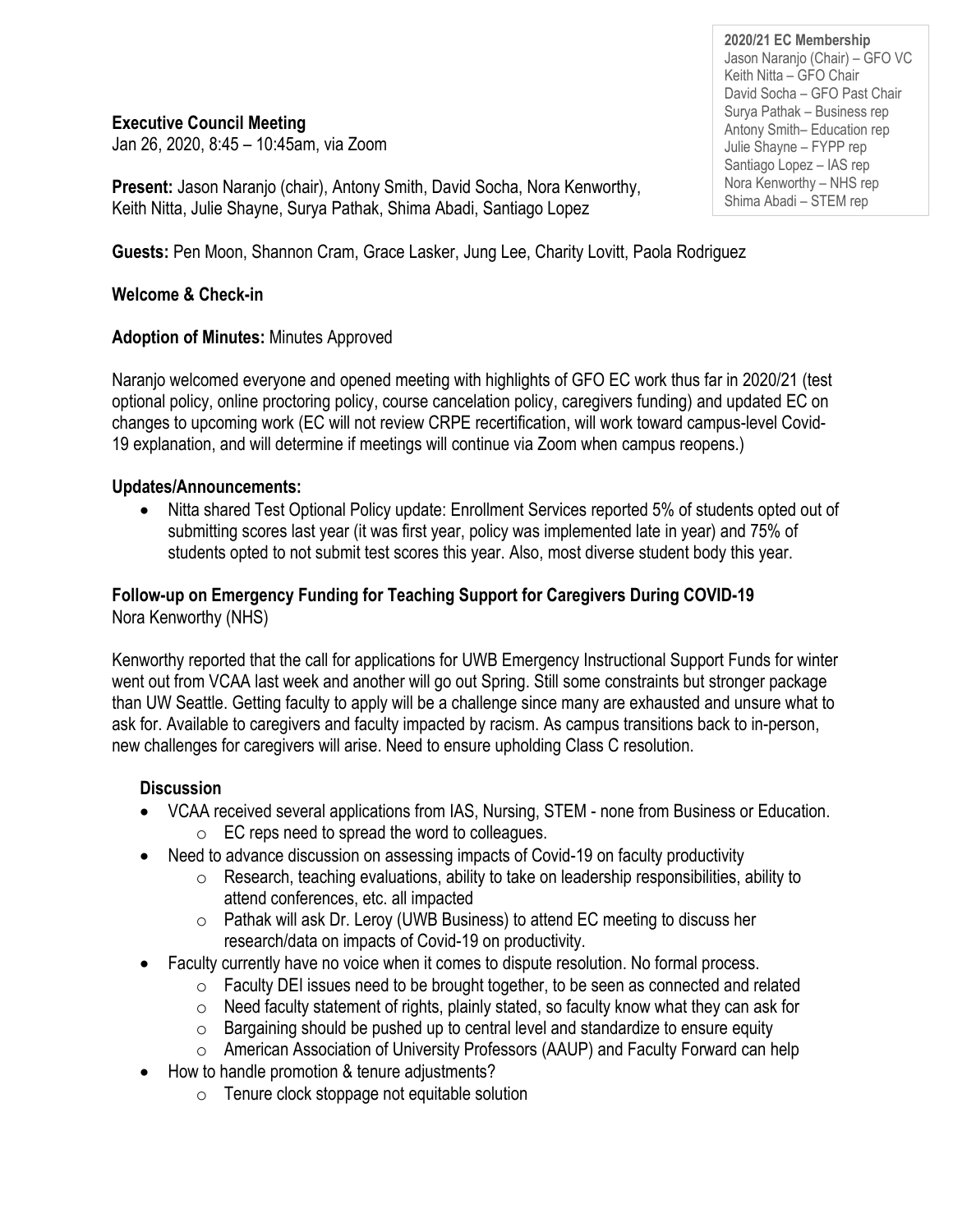- o Covid-19 P&T statement
	- Need data to understand what circumstances faculty are facing
	- Faculty Council on Women in Academic or AUB may have language to use as vehicle for first draft
	- P&T statement needs to be meaningful to external reviewers
	- VCAA is working on statement for UWB

# **Discussion & Planning for Online Proctoring Policy**

Keith Nitta (GFO Chair) and Pen Moon (Online Learning Strategy)

Nitta shared revised policy and reported that subcommittee hasn't finalized FAQs. Goal is to vote on policy today and finalized FAQs will be added later.

### **Discussion:**

- Moon working with UW Seattle Center for Teaching & Learning to develop resources on Academic Integrity which will be added to FAQs once complete
- Suggest changing "exceptional" to "extraordinary".
- Next steps: Policy will be discussed in Jan 28 GFO meeting (student feedback will be gathered), policy will go out for faculty vote in early February. EC reps encourage colleagues to vote.

**Motion** by Naranjo: *Move to approve the UW Bothell Ban on Online Proctoring* **Seconded** by Kenworthy **Passed** without dissent

### **Discussion & Planning for the Campus Course Cancelation Policy**

Naranjo shared feedback gathered in meeting with Council of Academic Deans:

- Biggest contention is around where Dean authority sits and how faculty engage that authority
- Open to working with EC but have concerns that policy is restrictive
- Recognize merits of having things in writing whenever redistribution of labor is happening
- Feedback from one Dean: EC is beginning to act like a union.
- Language in Part B was harsh

### **Discussion**

- Do proposed changes from CAD impact spirit of policy?
- One suggestion was to strike "beyond first instance" from Part B Section A: Does EC agree?
- EFC being part of these conversations is a huge time commitment without compensation.
	- o Suggest changing wording to "Faculty member can request faculty advocate" so burden doesn't fall only on EFC
		- Schools would need to identify advocates, otherwise no one will know who should be doing it. Most schools already have mentoring structures, can tap into that.
	- $\circ$  CAD suggested "other appropriate representative Division Chair or Associate Dean." But that seems to sway power back away from faculty member.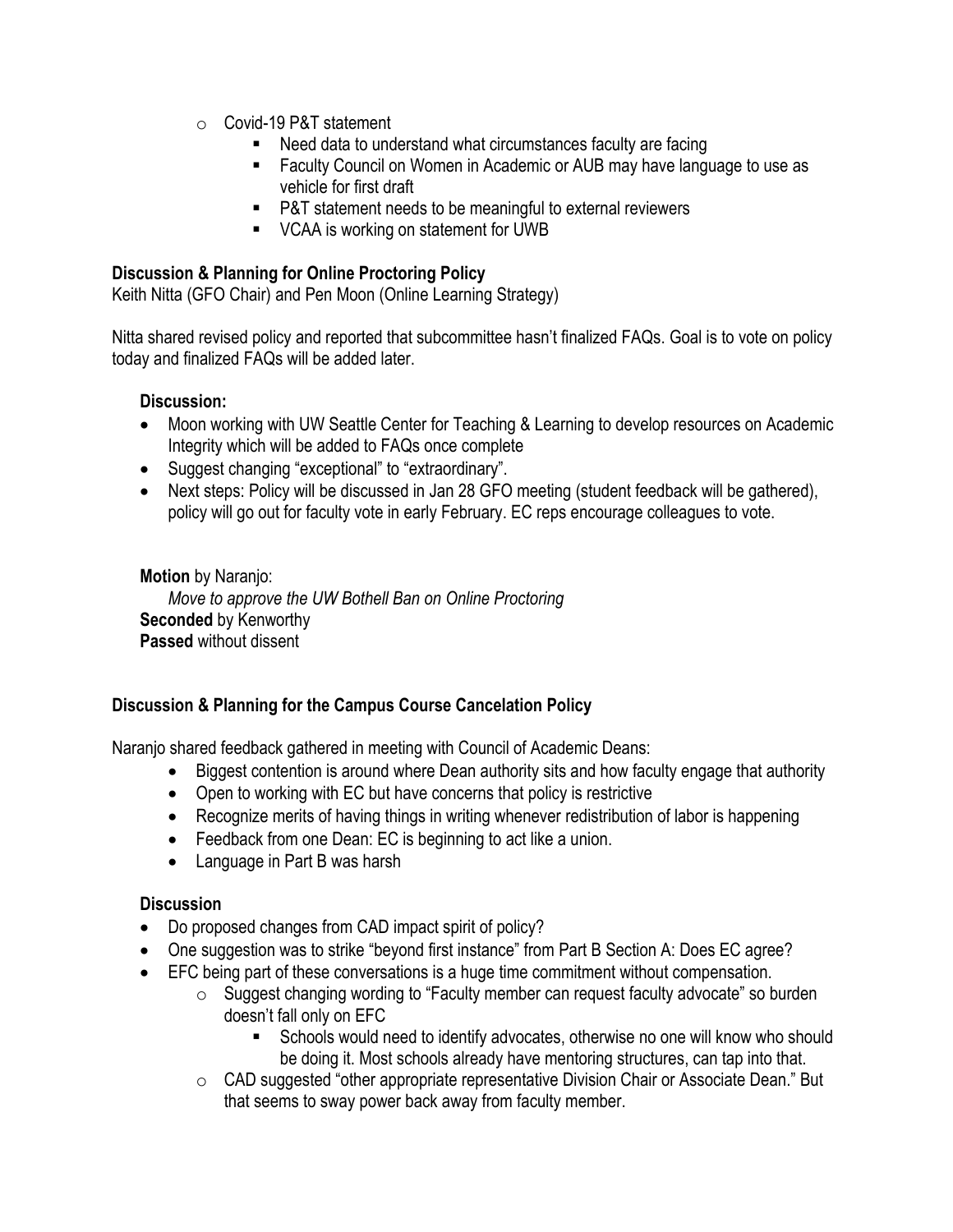- Negotiations happen on a regular basis. How faculty talk about it could perpetuate inequity.  $\circ$  Establishing what happens, in writing, is groundwork for transparency and equity
- Policy doesn't restrict power of Dean, just makes them accountable
- Should consider schools having 2 years vs. 1 year to resolve course cancelation issues

Naranjo will continue working on policy with the goal of EC voting on it in the next meeting.

#### **IAS 1503 Proposals: Discussion & Vote**

Jung Lee (IAS), Shannon Cram (IAS), Santiago Lopez (IAS), Grace Lasker (NHS)

- GIS Minor Proposal Santiago Lopez:
	- $\circ$  Data added to show increase in interest and enrollment over past 5 years and 2-5 year projection showing what to expect if trend continues
	- o Consulted with other programs, added courses that could be points of entry to GIS minor
	- $\circ$  Updated language to explain that cost of minor will be insignificant due to it being built on existing capacity and that positive budgetary impact is expected due to increased interest

#### **Motion** by Nitta:

*Move to approve GIS minor.* **Seconded** by Kenworthy **Passed** without dissention

- STS Minor Proposal Shannon Cram:
	- o Added positive budgetary projections language
	- o Added explicit language around STS minor helping to facilitate learning NHS & STEM
	- o Gathered suggestions from other schools as to additional courses to add
	- $\circ$  Difficult to project exact numbers but the trend is that core courses are running well and students from other majors are expressing interest.
	- o Plan to use only use existing faculty. Full time faculty teach most classes in STS.
	- o Pathak suggests stronger approach to budget projection

**Motion** by Naranjo *Move to approve STS 1503* **Seconded** by Shayne **Passed** 

### **Community Engaged Learning Course Description:**

Paola Rodriguez Hidalgo (STEM), Charity Lovitt (STEM), Kara Adams (CBLR)

Hidalgo asked EC to review proposed Community-Engaged Learning definition and help establish a flexible process for approving courses for CL course designation. UW Tacoma has curriculum council (equivalent to CCASC) approve it, UW Seattle doesn't have a process, what with UW Bothell's process be?